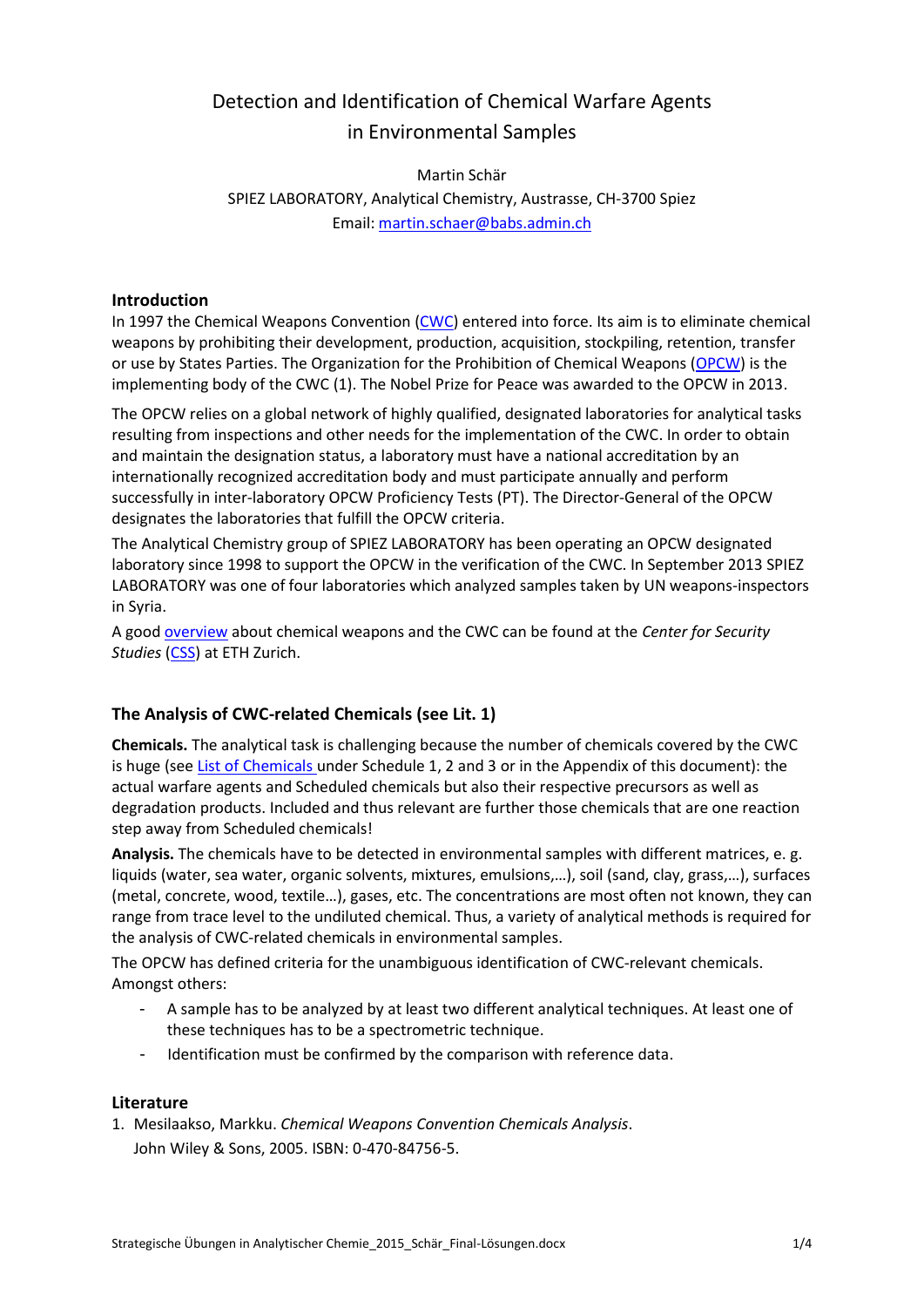#### **Problems**

- **1.** *Off-site* analysis plays a key role in the verification program of the Chemical Weapons Convention (CWC). The analytical task is to detect and identify all chemicals relevant to the CWC. A crucial step is screening for relevant substances. Due to the broad chemical variety and large number of Scheduled chemicals in the CWC this task is exceptionally challenging.
	- **Questions: a)** Estimate the number of possible chemicals which are covered by the different Schedules of the CWC. To do this, examine the Schedules (see Appendix) and identify particular Schedule numbers which cover larger classes of chemicals.
		- o See Table 2 below (literature 1).
		- **b)** Try to develop suitable screening strategies to cope with the numbers you have found under **a)**.
			- o Elemental analysis: CWC-relevant elements P, S, Cl, As, F contained in the samples? Use GC-AED, ICP-MS, ICP-OES, …
			- $\circ$  NMR for detection of <sup>31</sup>P- or <sup>19</sup>F-containing chemicals
			- o Use different analytical techniques in combination with comprehensive data libraries (OCAD, NIST/Wiley,…)
			- o Screen for substructures which are common to all compounds in a class. Use in-source CID for screening with LC-MSMS and screen using full scan mode and MRM (followed by a precursor ion scan to determine the molecular mass).
			- o Consider all background information given about the scenario (can some chemicals or classes of chemicals be excluded?). I.e. nerve agents vs. blister agents,….)

|                                 |  |  |  |  |  | Table 2. Estimated number of possible chemicals that can be derived from the definitions for scheduled      |  |
|---------------------------------|--|--|--|--|--|-------------------------------------------------------------------------------------------------------------|--|
|                                 |  |  |  |  |  | chemicals contained in the Annex on Chemicals of the CWC not counting corresponding protonated or alkylated |  |
| salts, where this is applicable |  |  |  |  |  |                                                                                                             |  |

| Schedule<br>number | (Estimated)<br>number of<br>chemicals | Schedule<br>number | (Estimated)<br>number of<br>chemicals | Schedule<br>number | Number of<br>chemicals |
|--------------------|---------------------------------------|--------------------|---------------------------------------|--------------------|------------------------|
| 1.A.1              | $> 20000^a$                           | 2.A.1              |                                       | 3.A.1              |                        |
| 1.A.2              | $> 50000^a$                           | 2.A.2              |                                       | 3.A.2              |                        |
| 1.A.3              | $>200000^a$                           | 2.A.3              |                                       | 3.A.3              |                        |
| 1.A.4              | 9                                     | 2.B.4              | Millions                              | 3.A.4              |                        |
| 1.A.5              |                                       | 2.B.5              | 20 <sup>b</sup>                       | 3.B.5              |                        |
| 1.A.6              |                                       | 2.B.6              | 100                                   | 3.B.6              |                        |
| 1.A.7              |                                       | 2.B.7              |                                       | 3.B.7              |                        |
| 1.A.8              |                                       | 2.B.8              |                                       | 3.B.8              |                        |
| 1.B.9              |                                       | 2.B.9              |                                       | 3.B.9              |                        |
| 1.B.10             | $>200000^a$                           | 2.B.10             | 10                                    | 3.B.10             |                        |
| 1.B.11             |                                       | 2.B.11             | 8                                     | 3.B.11             |                        |
| 1.B.12             |                                       | 2.B.12             | 10                                    | 3.B.12             |                        |
|                    |                                       | 2.B.13             |                                       | 3.B.13             |                        |
|                    |                                       | 2.B.14             |                                       | 3.B.14             |                        |
|                    |                                       |                    |                                       | 3.B.15             |                        |
|                    |                                       |                    |                                       | 3.B.16             |                        |
|                    |                                       |                    |                                       | 3.B.17             |                        |

"Including branched chains and cyclo alkane chains, not including bicyclo alkane chains and stereoisomers and not including corresponding protonated and alkylated salts

 $<sup>b</sup>$  Only including dichlorides and difluorides</sup>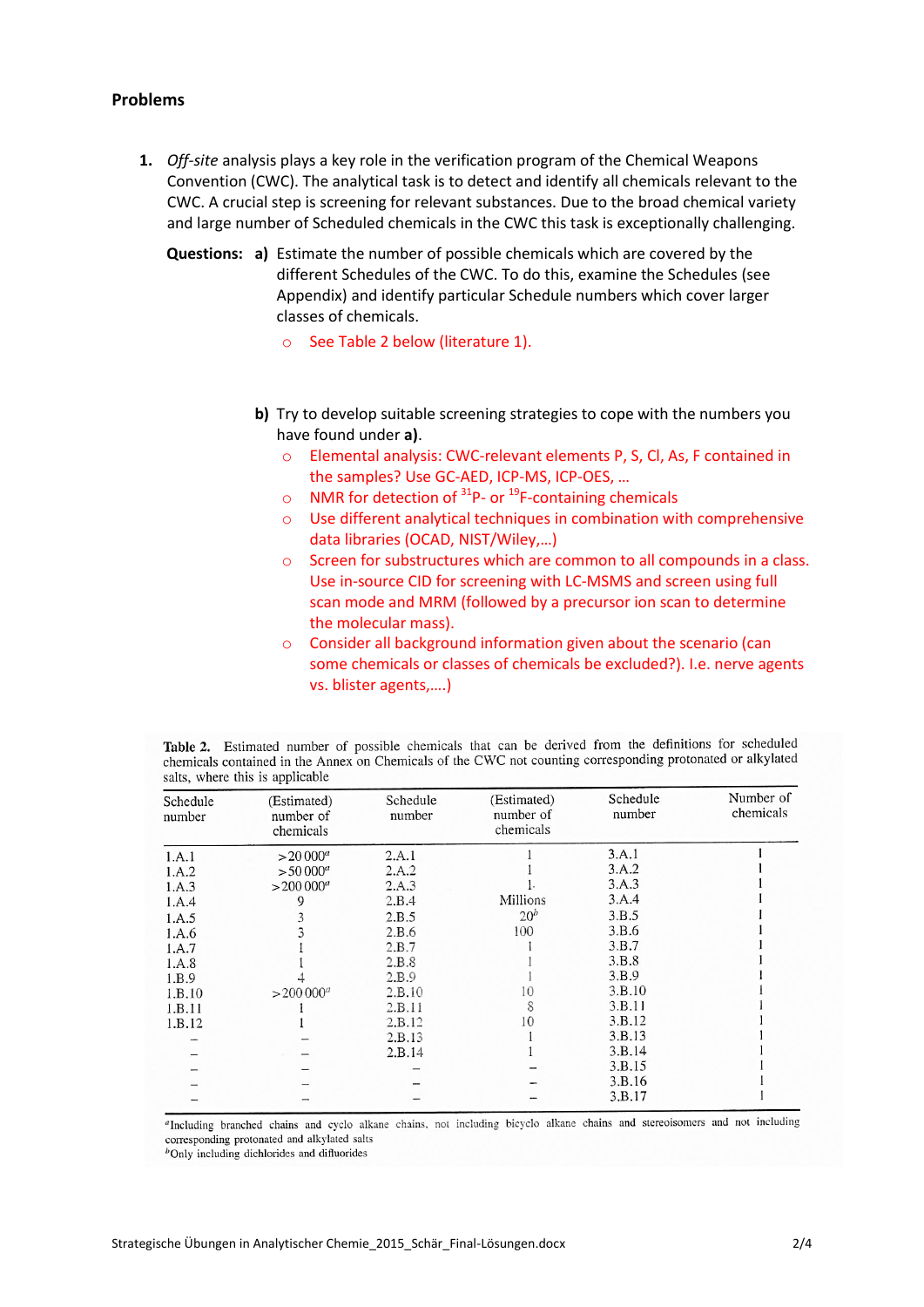- **2.** You are head of an analytical laboratory which is specialized in the *off-site* analysis of environmental samples for CWC-relevant chemicals. You get a phone call that announces the delivery of samples requiring urgent analysis.
	- **Question:** Which questions do you ask to get all the necessary information to be able to start the analysis of the samples at once? Explain in each case why the respective question is important.
		- o What is the task?
		- o Is there any information about victims, impact on environment -> scenario
		- o Any information about possible compounds involved?
		- o How many samples?
		- o Which type of samples (gas, liquid, solid)
		- o Amount of each sample?
		- o Which matrices?
		- o Any blank samples?
		- $\circ$  Are the samples dangerous, are there any measurements already made?
		- o How are they labelled?
		- o How are they delivered?
		- o Deadline(s)?
		- o Can I accept the order (manpower, lab situation, technical agreement, Q-System)?
		- o Confidentiality requirements
		- o Any forms which describe the individual samples?
		- o What to report?
		- o ….
- **3.** In the last international OPCW proficiency test *PT-37* the two chemicals A and B were spiked in a test sample together with other chemicals. The only information available about the sample was that it origins from a decontamination tank of a facility that has been accused of performing chemical weapon research. The task was to analyze the sample for any Scheduled chemicals and/or their degradation or reaction products.



During the analysis several chemicals were identified in the sample: sulfolane, several alcohols, diesel oil, lubricating oil, toluene, phenol and 1,2-dihydroxy phenol. However, the detection and identification of relevant chemicals A and B (although at concentrations of 5 - 10 ppm) posed a major challenge for all participating laboratories. Chemical B was only reported by 3 out of 17 laboratories!

- **Questions: a)** Try to classify chemicals A and B on the basis of the chemicals listed in the Schedules in the Appendix. Keep in mind that the sample origins from a decontamination tank and consider the "one reaction step away" rule (see page 1).
	- o A: 1 reaction step away from 1.A.04. Reaction product of sulfur mustard with 1,2-dihydroxybenzene -> Relevant.
	- o B: 1 reaction step away from 3.A.01. Reaction product of phosgene with phenol -> Relevant.